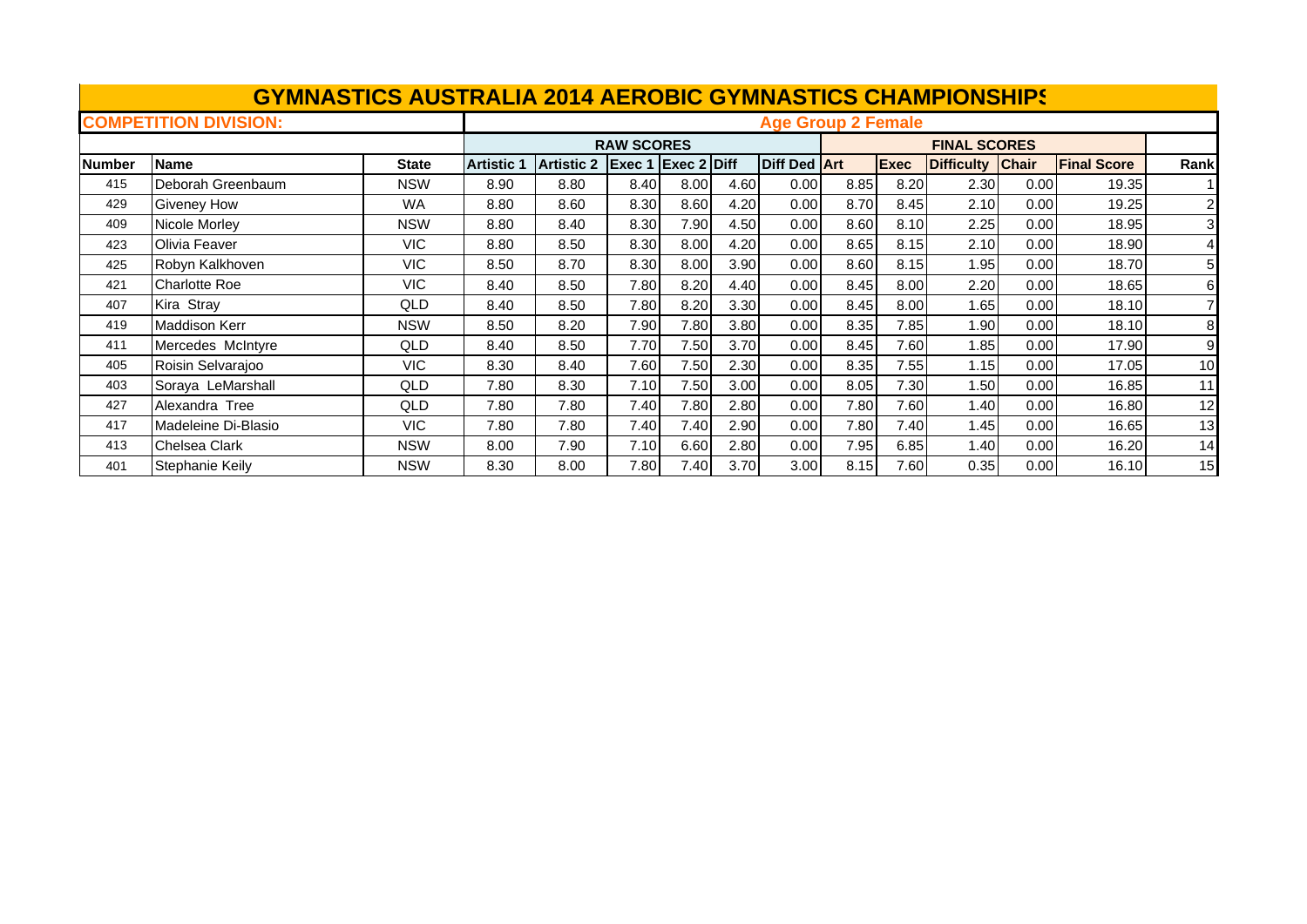|               | <b>GYMNASTICS AUSTRALIA 2014 AEROBIC GYMNASTICS CHAMPIONSHIPS</b> |            |                   |                                                                                                                       |                    |      |       |                                  |      |             |                     |      |                    |       |  |
|---------------|-------------------------------------------------------------------|------------|-------------------|-----------------------------------------------------------------------------------------------------------------------|--------------------|------|-------|----------------------------------|------|-------------|---------------------|------|--------------------|-------|--|
|               | <b>COMPETITION DIVISION:</b>                                      |            |                   |                                                                                                                       |                    |      |       | <b>Level 6 Junior Individual</b> |      |             |                     |      |                    |       |  |
|               |                                                                   |            |                   |                                                                                                                       | <b>RAW SCORES</b>  |      |       |                                  |      |             | <b>FINAL SCORES</b> |      |                    |       |  |
| <b>Number</b> | <b>Name</b>                                                       | State      | <b>Artistic 1</b> | <b>Artistic 2</b>                                                                                                     | Exec 1 Exec 2 Diff |      |       | <b>Diff Ded Art</b>              |      | <b>Exec</b> | Difficulty Chair    |      | <b>Final Score</b> | Rankl |  |
| 412           | Juliah Tolentino                                                  | <b>NSW</b> | 7.50              | 8.00<br>7.80<br>7.70<br>0.00 <sub>l</sub><br>16.70<br>2.40<br>7.75I<br>7.75<br>$\sim$ 20<br>0.00 <sub>l</sub>         |                    |      |       |                                  |      |             |                     |      |                    |       |  |
| 402           | Elian Jabbour                                                     | <b>NSW</b> | 7.40              | 7.60 <sub>1</sub><br>7.80<br>7.50<br>7.60<br>2.90<br>0.00 <sub>l</sub><br>7.55<br>16.60<br>l.45I<br>0.00 <sub>l</sub> |                    |      |       |                                  |      |             |                     |      | 21                 |       |  |
| 410           | <b>Madison Swan</b>                                               | <b>NSW</b> | 7.90              | 7.70                                                                                                                  | 7.50               | 7.20 | 2.60  | 0.00 <sub>l</sub>                | 7.80 | 7.35        | 1.301               | 0.00 | 16.45              | 31    |  |
| 406           | Lucy Nichols                                                      | <b>NSW</b> | 7.70              | 7.50                                                                                                                  | 6.80               | 6.80 | 1.801 | 0.00 <sub>l</sub>                | 7.60 | 6.80        | 0.90                | 0.00 | 15.30              |       |  |
| 414           | <b>Erin Harrison</b>                                              | QLD        | 7.40              | 7.60                                                                                                                  | 6.50               | 6.20 | 2.80  | 0.00 <sub>l</sub>                | 7.50 | 6.35        | ا 40. ا             | 0.00 | 15.25              | 51    |  |
| 408           | Eliza Tree                                                        | QLD        | 7.30              | 7.30 <sub>1</sub><br>7.30<br>6.60<br>6.30<br>2.20<br>0.00 <sub>l</sub><br>0.00<br>14.85<br>6.45<br>1.10               |                    |      |       |                                  |      |             |                     |      |                    |       |  |
| 404           | Charlotte Mitchell                                                | QLD        | 7.30              | 7.40                                                                                                                  | 6.60               | 6.50 | 1.801 | 1.00 <sub>l</sub>                | 7.35 | 6.55        | 0.40                | 0.00 | 14.30              |       |  |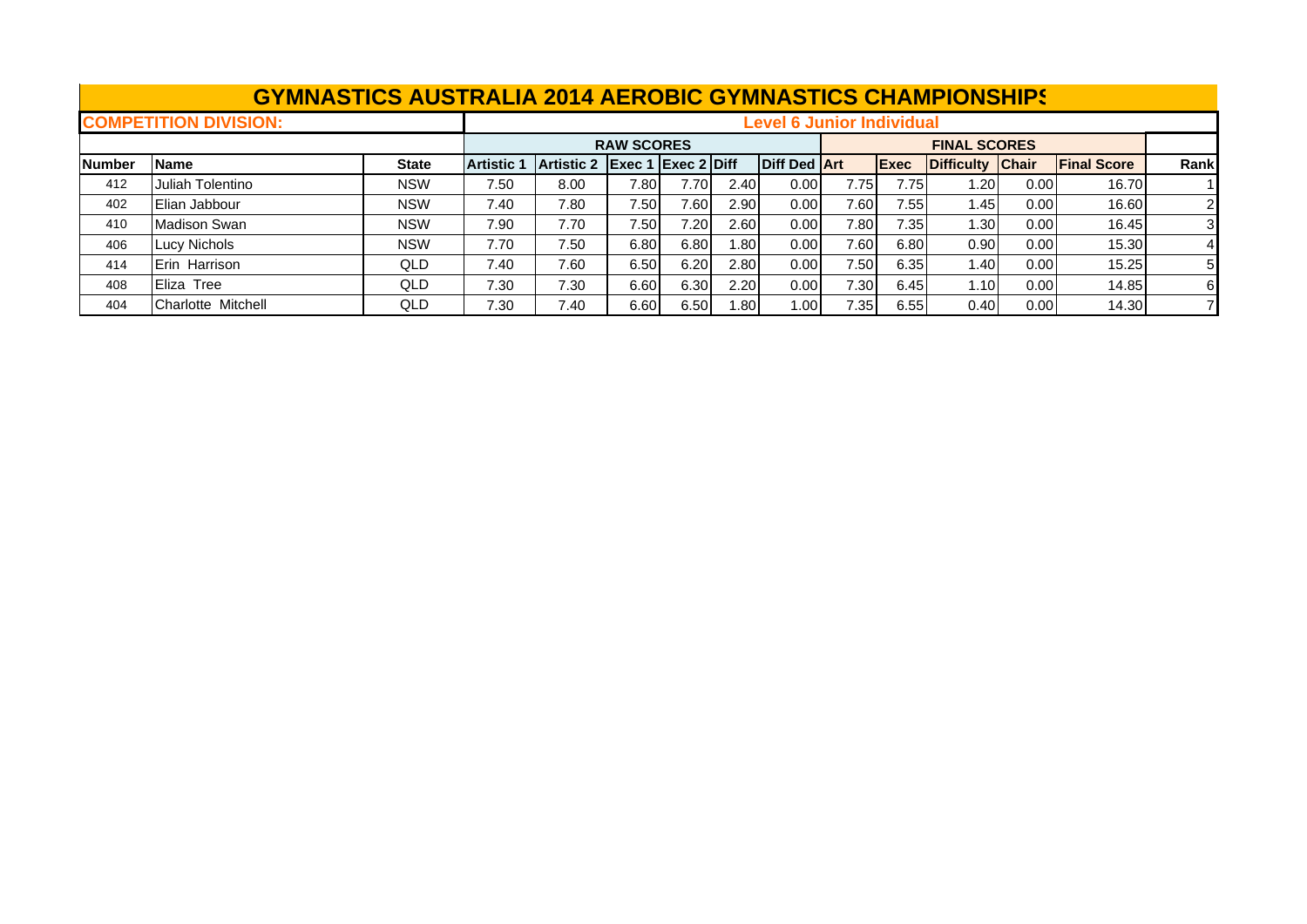|        | <b>GYMNASTICS AUSTRALIA 2014 AEROBIC GYMNASTICS CHAMPIONSHIPS</b> |              |                   |                   |                   |                    |      |                                   |      |      |                     |              |                   |                |
|--------|-------------------------------------------------------------------|--------------|-------------------|-------------------|-------------------|--------------------|------|-----------------------------------|------|------|---------------------|--------------|-------------------|----------------|
|        | <b>COMPETITION DIVISION:</b>                                      |              |                   |                   |                   |                    |      | <b>Elite International Female</b> |      |      |                     |              |                   |                |
|        |                                                                   |              |                   |                   | <b>RAW SCORES</b> |                    |      |                                   |      |      | <b>FINAL SCORES</b> |              |                   |                |
| Number | <b>Name</b>                                                       | <b>State</b> | <b>Artistic 1</b> | <b>Artistic 2</b> |                   | Exec 1 Exec 2 Diff |      | <b>Diff Ded Art</b>               |      | Exec | <b>Difficulty</b>   | <b>Chair</b> | <b>Final Scor</b> | Rank           |
| 449    | Annabel Muttdon                                                   | VIC.         | 8.70              | 9.10              | 8.60              | 8.20               | 5.40 | 0.00                              | 8.90 | 8.40 | 2.70                | 0.00         | 20.00             |                |
| 445    | Zoe Tisdale                                                       | WA           | 8.80              | 8.70              | 8.20              | 8.20               | 5.80 | 0.00                              | 8.75 | 8.20 | 2.90                | 0.20         | 19.65             | $\overline{2}$ |
| 435    | Catriona Cowden                                                   | WA           | 8.70              | 9.00              | 8.30              | 8.00               | 4.60 | 0.00                              | 8.85 | 8.15 | 2.30                | 0.00         | 19.30             | 3              |
| 447    | Karissa Marshall                                                  | WA           | 8.70              | 8.60              | 8.20              | 8.40               | 4.40 | 0.00                              | 8.65 | 8.30 | 2.20                | 0.00         | 19.15             |                |
| 433    | Amy Behan                                                         | QLD          | 8.60              | 8.60              | 7.80              | 7.80               | 4.80 | 0.00                              | 8.60 | 7.80 | 2.40                | 0.00         | 18.80             | 5              |
| 451    | <b>Caitlin Shipsides</b>                                          | VIC.         | 8.30              | 8.60              | 7.80              | 8.00               | 4.40 | 0.00                              | 8.45 | 7.90 | 2.20                | 0.00         | 18.55             | 61             |
| 457    | Cairo Leicester                                                   | WA           | 8.70              | 8.50              | 7.80              | 7.50               | 4.80 | 0.00                              | 8.60 | 7.65 | 2.40                | 0.20         | 18.45             |                |
| 443    | Samantha Donaldson                                                | QLD          | 8.30              | 8.40              | 8.00              | 7.80               | 4.10 | 0.00                              | 8.35 | 7.90 | 2.05                | 0.00         | 18.30             | 8              |
| 431    | Chelsea Harris                                                    | <b>NSW</b>   | 8.40              | 8.30              | 7.90              | 7.60               | 4.10 | 0.00                              | 8.35 | 7.75 | 2.05                | 0.00         | 18.15             | 9              |
| 455    | Melissa Mason                                                     | VIC.         | 8.10              | 8.20              | 7.90              | 8.00               | 3.90 | 0.00                              | 8.15 | 7.95 | 1.951               | 0.00         | 18.05             | 10             |
| 437    | Lauren Condon                                                     | <b>NSW</b>   | 7.60              | 8.10              | 7.60              | 7.70               | 4.50 | 0.00                              | 7.85 | 7.65 | 2.25                | 0.00         | 17.75             | 11             |
| 453    | Natalie Geale                                                     | QLD          | 8.00              | 7.90              | 7.50              | 7.40               | 4.10 | 0.00                              | 7.95 | 7.45 | 2.05                | 0.00         | 17.45             | 12             |
| 439    | Michaela Warren                                                   | QLD          | 8.20              | 8.10              | 7.70              | 7.50               | 3.20 | 0.00                              | 8.15 | 7.60 | 1.60                | 0.00         | 17.35             | 13             |
| 441    | <del>Laura Furse</del>                                            | <b>NZL</b>   | 0.00              | 0.00              | 0.00              | 0.00               | 0.00 | 0.00                              | 0.00 | 0.00 | 0.00                | 0.00         | 0.00              | 14             |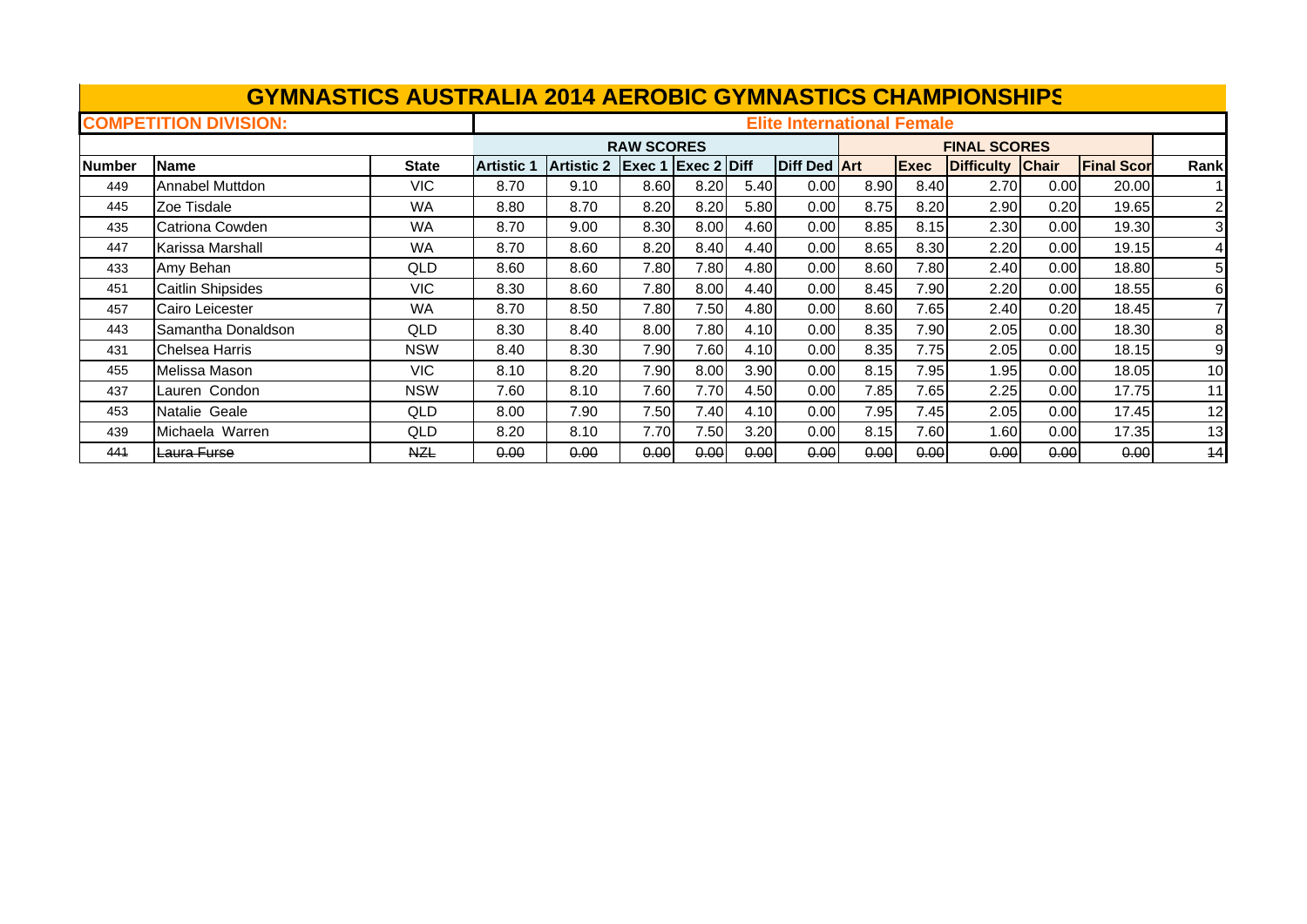|               | <b>GYMNASTICS AUSTRALIA 2014 AEROBIC GYMNASTICS CHAMPIONSHIPS</b>     |              |                   |                               |                   |      |                  |                                |      |             |                     |      |                    |                |
|---------------|-----------------------------------------------------------------------|--------------|-------------------|-------------------------------|-------------------|------|------------------|--------------------------------|------|-------------|---------------------|------|--------------------|----------------|
|               | <b>COMPETITION DIVISION:</b>                                          |              |                   |                               |                   |      |                  | <b>Level 6 Senior Multiple</b> |      |             |                     |      |                    |                |
|               |                                                                       |              |                   |                               | <b>RAW SCORES</b> |      |                  |                                |      |             | <b>FINAL SCORES</b> |      |                    |                |
| <b>Number</b> | <b>Name</b>                                                           | <b>State</b> | <b>Artistic 1</b> | Artistic 2 Exec 1 Exec 2 Diff |                   |      |                  | <b>Diff Ded Art</b>            |      | <b>Exec</b> | Difficulty Chair    |      | <b>Final Score</b> | Rank           |
| 416           | Melissa Burnell & Renee Waller                                        | <b>VIC</b>   | 8.00              | 7.60                          | 6.80              | 7.00 | 2.20             | 0.00                           | 7.80 | 6.90        | 1.10                | 0.00 | 15.80              |                |
| 422           | Kristiana Feron-Farrell & Darcy Lawton                                | QLD          | 8.10              | 7.70                          | 6.80              | 6.80 | .40 <sub>1</sub> | 0.00                           | 7.90 | 6.80        | 0.70                | 0.00 | 15.40              | $\overline{2}$ |
| 420           | Gemma Carter & Annalise Gowing                                        | <b>QLD</b>   | 7.40              | 7.40                          | 6.80              | 6.70 | 2.10             | 0.00                           | 7.40 | 6.75        | 1.05                | 0.00 | 15.20              |                |
| 418           | Elizabeth Hogarth & Shona Lynch                                       | QLD          | 7.60              | 7.60                          | 6.50              | 6.70 | 2.00             | 0.00                           | 7.60 | 6.60        | 1.00                | 0.00 | 15.20              |                |
| 424           | Claudia Beucker, Tiarna Martin-Durrington &<br>Svenja Gollasch-Miller | <b>NSW</b>   | 6.90              | 7.10                          | 5.50              | 5.20 | 0.60             | 0.00                           | 7.00 | 5.35        | 0.30                | 0.00 | 12.65              | 51             |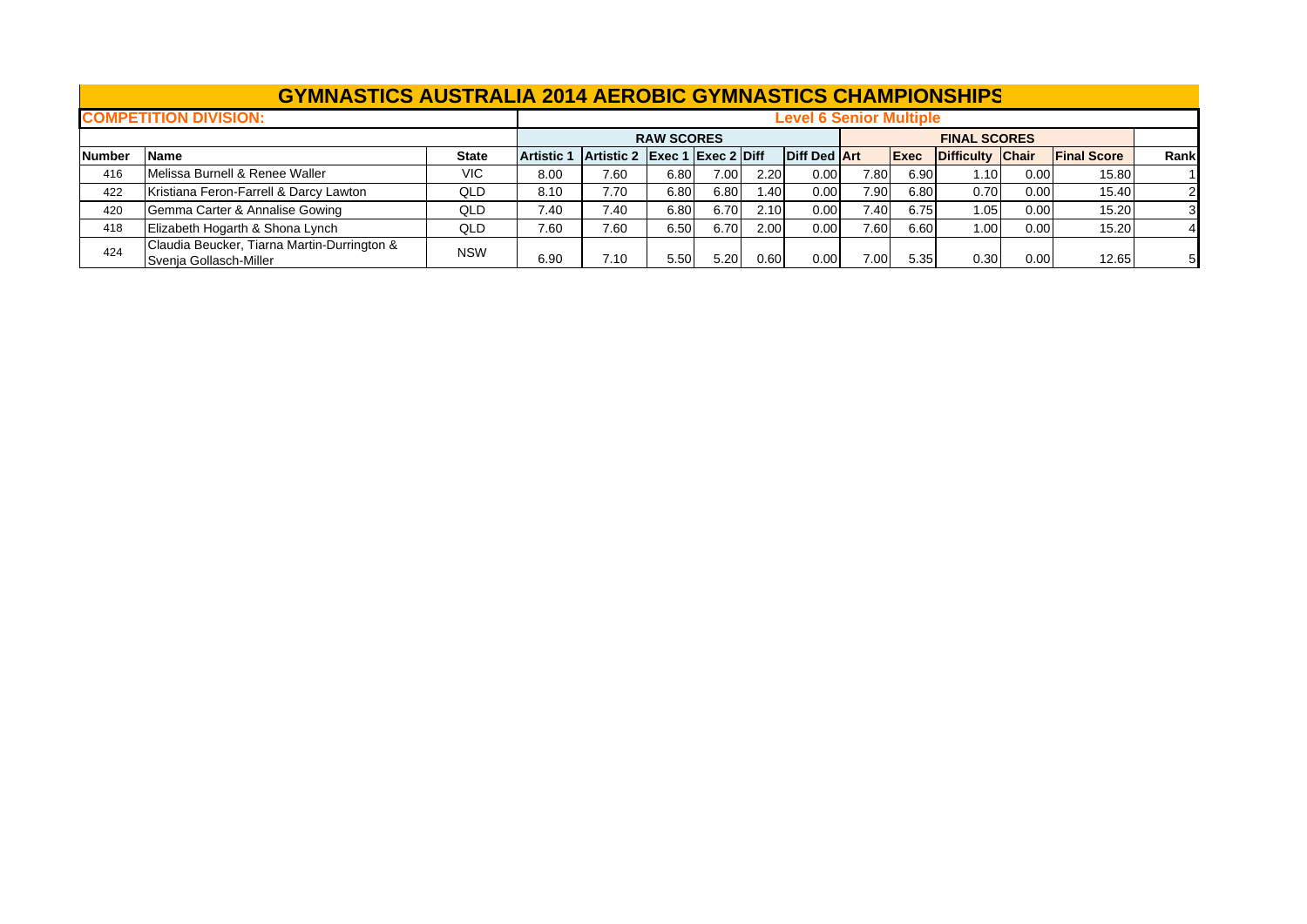|                | <b>GYMNASTICS AUSTRALIA 2014 AEROBIC GYMNASTICS CHAMPIONSHIPS</b> |       |                                                                                                                                      |      |                   |      |      |                                 |      |       |                     |      |       |  |
|----------------|-------------------------------------------------------------------|-------|--------------------------------------------------------------------------------------------------------------------------------------|------|-------------------|------|------|---------------------------------|------|-------|---------------------|------|-------|--|
|                | <b>ICOMPETITION DIVISION:</b>                                     |       |                                                                                                                                      |      |                   |      |      | <b>Elite International Male</b> |      |       |                     |      |       |  |
|                |                                                                   |       |                                                                                                                                      |      | <b>RAW SCORES</b> |      |      |                                 |      |       | <b>FINAL SCORES</b> |      |       |  |
| <b>INumber</b> | <b>IName</b>                                                      | State | Diff Ded Art<br><b>Artistic 2 Exec 1 Exec 2 Diff</b><br>Difficulty Chair<br><b>IFinal Score</b><br><b>Artistic</b> 1<br><b>IExec</b> |      |                   |      |      |                                 |      | Rankl |                     |      |       |  |
| 461            | Cameron Brown                                                     | VIC   | 7.90<br>0.001<br>8.80<br>2.65<br>19.00<br>8.60<br>8.70<br>5.30<br>0.00<br>7.65 <sub>1</sub><br>ا40.                                  |      |                   |      |      |                                 |      |       |                     |      |       |  |
| 459            | Kenji Fujihara                                                    | VIC   | 8.30                                                                                                                                 | 8.30 | 7.80              | 7.40 | 5.20 | 0.001                           | 8.30 | 7.60  | 2.60                | 0.00 | 18.50 |  |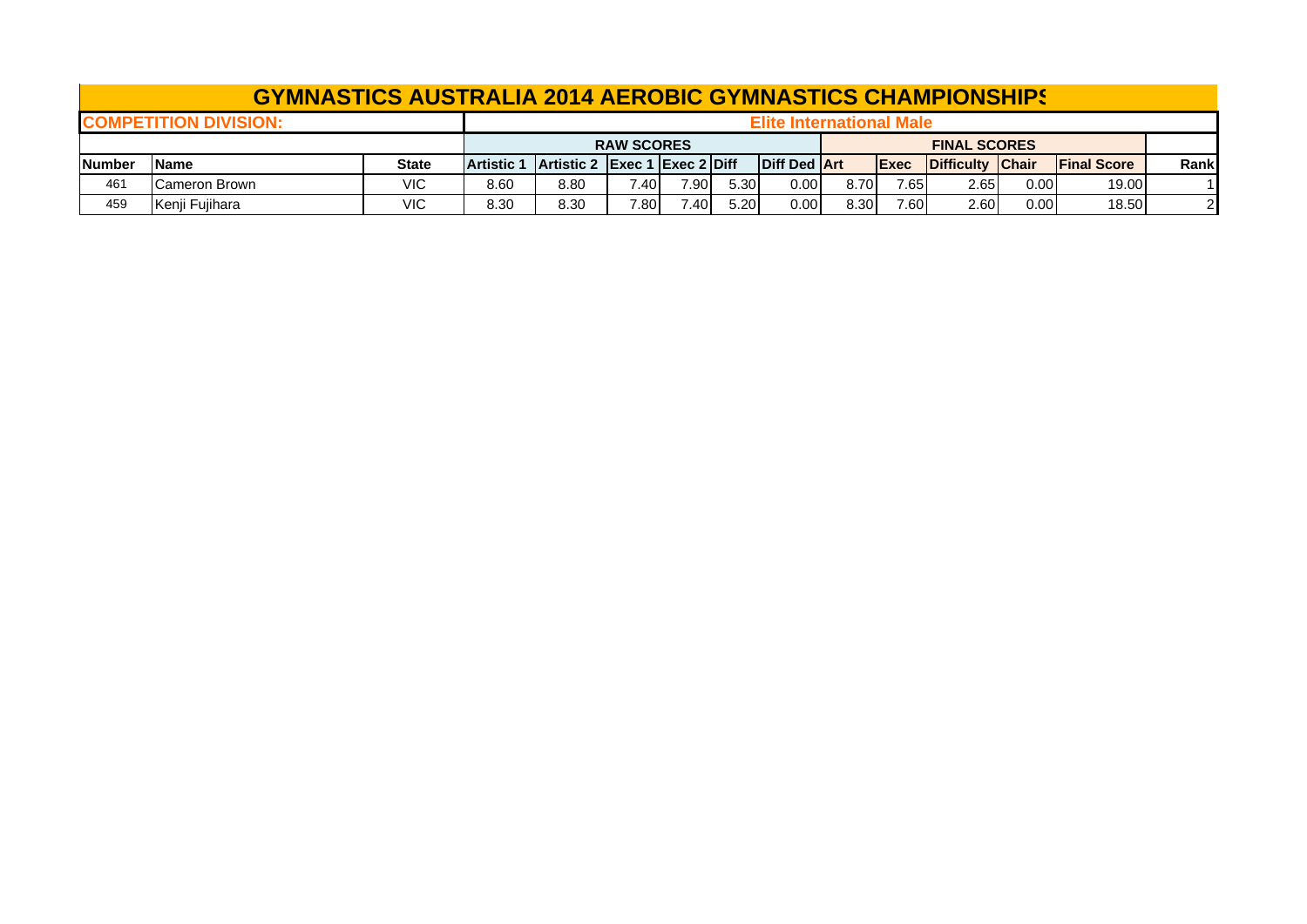|         | <b>GYMNASTICS AUSTRALIA 2014 AEROBIC GYMNASTICS CHAMPIONSHIPS</b> |              |                   |                   |                   |               |              |                                  |      |             |                     |              |                    |                |
|---------|-------------------------------------------------------------------|--------------|-------------------|-------------------|-------------------|---------------|--------------|----------------------------------|------|-------------|---------------------|--------------|--------------------|----------------|
|         | <b>COMPETITION DIVISION:</b>                                      |              |                   |                   |                   |               |              | <b>Level 7 Senior Individual</b> |      |             |                     |              |                    |                |
|         |                                                                   |              |                   |                   | <b>RAW SCORES</b> |               |              |                                  |      |             | <b>FINAL SCORES</b> |              |                    |                |
| lNumber | <b>IName</b>                                                      | <b>State</b> | <b>Artistic 1</b> | <b>Artistic 2</b> | Exec 1            | $Exec 2$ Diff |              | <b>Diff Ded Art</b>              |      | <b>Exec</b> | <b>Difficulty</b>   | <b>Chair</b> | <b>Final Score</b> | Rank           |
| 436     | Marni Forde-Sloan                                                 | QLD          | 8.00              | 7.80              | 8.10              | 8.00          | 4.80         | 0.00                             | 7.90 | 8.05        | 2.40                | 0.00         | 18.35              |                |
| 440     | Taylor Clayton                                                    | QLD          | 7.70              | 8.10              | 7.10I             | 6.90          | 4.40         | 0.00                             | 7.90 | 7.00        | 2.20                | 0.00         | 17.10              | $\overline{2}$ |
| 446     | Elizabeth Main                                                    | <b>NZL</b>   | 7.40              | 7.90              | 7.40              | 7.20          | 3.50         | 0.00                             | 7.65 | 7.30        | 1.75                | 0.00         | 16.70              | 3              |
| 432     | <b>Emma Shelton</b>                                               | VIC.         | 8.00              | 7.70              | 6.80              | 6.70          | 3.80         | 0.00                             | 7.85 | 6.75        | 1.90                | 0.00         | 16.50              | 31             |
| 428     | Nicola Pithers                                                    | <b>NSW</b>   | 7.40              | 7.70              | 6.90              | 7.00          | 3.70         | 0.00                             | 7.55 | 6.95        | 1.85                | 0.00         | 16.35              |                |
| 448     | Ebony Biden                                                       | <b>VIC</b>   | 7.70              | 7.80              | 6.40              | 6.50          | 4.20         | 0.00                             | 7.75 | 6.45        | 2.10                | 0.00         | 16.30              | 51             |
| 438     | Samantha Panos                                                    | <b>NSW</b>   | 8.20              | 7.90              | 6.60              | 6.80          | 3.00         | 0.00                             | 8.05 | 6.70        | 1.50                | 0.00         | 16.25              | 61             |
| 442     | <b>Holly Gniadek</b>                                              | <b>SA</b>    | 7.50              | 7.80              | 6.80              | 6.60          | 2.90         | 0.00                             | 7.65 | 6.70        | 1.45                | 0.00         | 15.80              |                |
| 430     | Tyson Martin-Durrington                                           | <b>NSW</b>   | 7.30              | 7.10              | 6.60              | 6.50          | 3.10         | 0.00                             | 7.20 | 6.55        | 1.55                | 0.00         | 15.30              | 81             |
| 434     | Danielle Smith                                                    | <b>NSW</b>   | 7.30              | 7.60              | 5.70<br>5.50      | 1.90          | 7.45<br>5.60 | 0.95                             | 0.00 | 14.00       | 9                   |              |                    |                |
| 444     | Chloe Green                                                       | QLD          | 7.20              | 7.60              | 6.00              | 5.70          | 2.60         | 2.00                             | 7.40 | 5.85        | 0.30                | 0.00         | 13.55              | 10             |
| 426     | <del>-lannah Murdoch</del>                                        | <b>NZL</b>   | 0.00              | 0.00              | 0.00              | 0.00          | 0.00         | 0.00                             | 0.00 | 0.00        | 0.00                | 0.00         | 0.00               | 11             |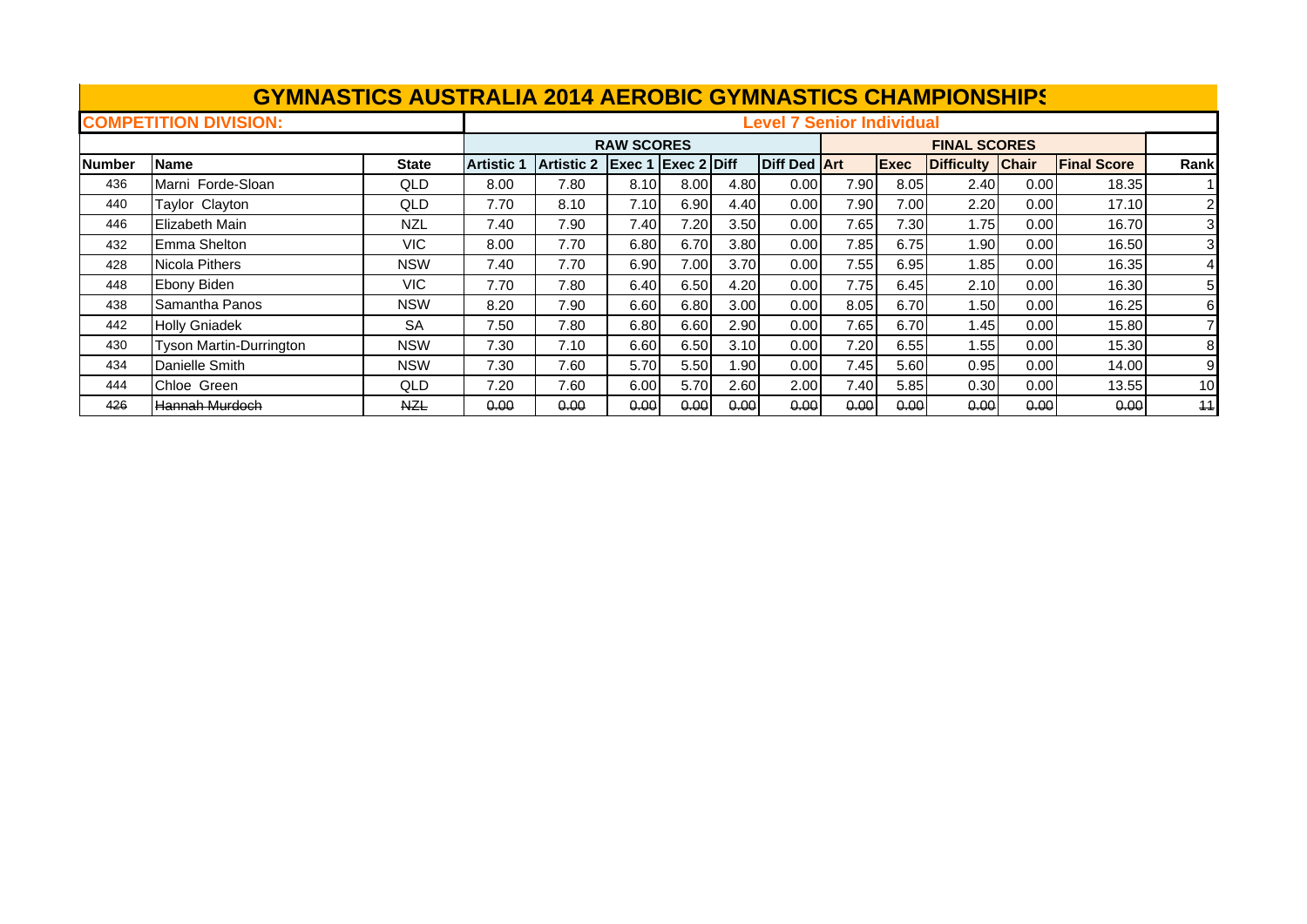## **GYMNASTICS AUSTRALIA 2014 AEROBIC GYMNASTICS CHAMPIONSHIP S**

|               | <b>COMPETITION DIVISION:</b>            |              |                   |                               |                   |      |      |                     |      |             |                     |      |                    |       |
|---------------|-----------------------------------------|--------------|-------------------|-------------------------------|-------------------|------|------|---------------------|------|-------------|---------------------|------|--------------------|-------|
|               |                                         |              |                   |                               | <b>RAW SCORES</b> |      |      |                     |      |             | <b>FINAL SCORES</b> |      |                    |       |
| <b>Number</b> | <b>Name</b>                             | <b>State</b> | <b>Artistic 1</b> | Artistic 2 Exec 1 Exec 2 Diff |                   |      |      | <b>Diff Ded Art</b> |      | <b>Exec</b> | Difficulty Chair    |      | <b>Final Score</b> | Rankl |
| 452           | <b>Grace Porter &amp; Gemma Swanson</b> | QLD          | 8.00              | 8.20                          | 6.80              | 7.00 | 2.00 | 0.00                | 8.10 | 6.90        | .001                | 0.00 | 16.00              | 11    |
| 450           | Mikaela Dyson & Gracie Egan             | QLD          | 7.30              | 7.60                          | 6.40              | 5.50 | .90  | 0.00                | .45  | 6.45        | 0.95                | 0.00 | 14.85              | 21    |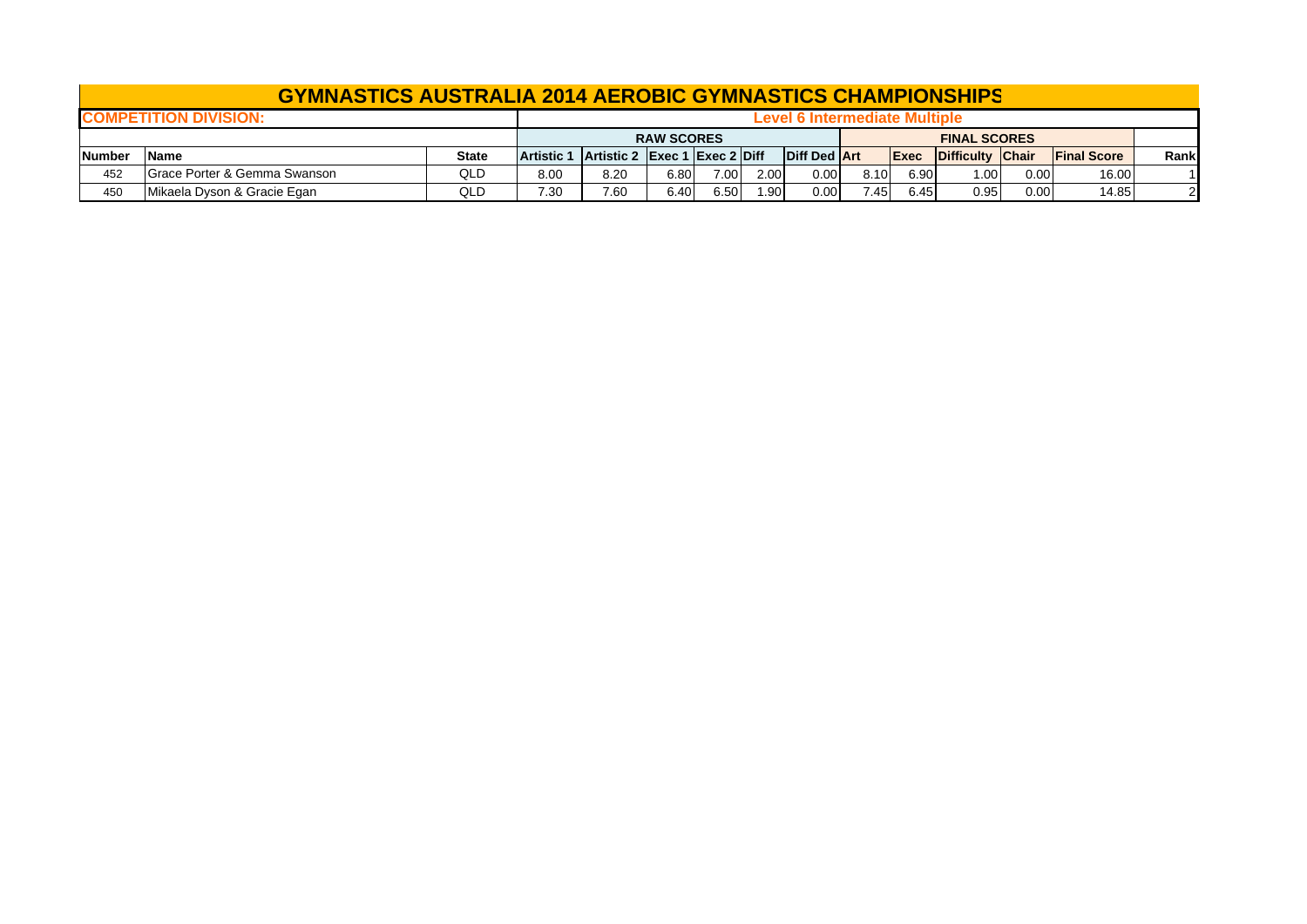|                | <b>GYMNASTICS AUSTRALIA 2014 AEROBIC GYMNASTICS CHAMPIONSHIPS</b> |              |                                                                                                                                      |      |                   |      |      |                                      |      |      |                     |      |       |    |
|----------------|-------------------------------------------------------------------|--------------|--------------------------------------------------------------------------------------------------------------------------------------|------|-------------------|------|------|--------------------------------------|------|------|---------------------|------|-------|----|
|                | <b>ICOMPETITION DIVISION:</b>                                     |              |                                                                                                                                      |      |                   |      |      | <b>Level 7 Intermediate Multiple</b> |      |      |                     |      |       |    |
|                |                                                                   |              |                                                                                                                                      |      | <b>RAW SCORES</b> |      |      |                                      |      |      | <b>FINAL SCORES</b> |      |       |    |
| <b>INumber</b> | lName                                                             | <b>State</b> | <b>Diff Ded Art</b><br>Artistic 2 Exec 1 Exec 2 Diff<br>Difficulty Chair<br><b>IFinal Score</b><br><b>Artistic 1</b><br><b>IExec</b> |      |                   |      |      |                                      |      |      | Rankl               |      |       |    |
| 454            | Kirsty Till & Elizabeth Burgess                                   | QLD          | 7.80<br>0.00<br>16.50<br>7.10<br>3.40<br>7.15<br>7.50<br>7.20<br>7.65<br>.701<br>0.001                                               |      |                   |      |      |                                      |      |      |                     |      |       |    |
| 456            | Zoe Clasen & Kaya Kurtukoff                                       | QLD          | 7.10                                                                                                                                 | 7.10 | 6.20              | 6.00 | 2.10 | 0.00                                 | 7.10 | 6.10 | 1.05                | 0.00 | 14.25 | 21 |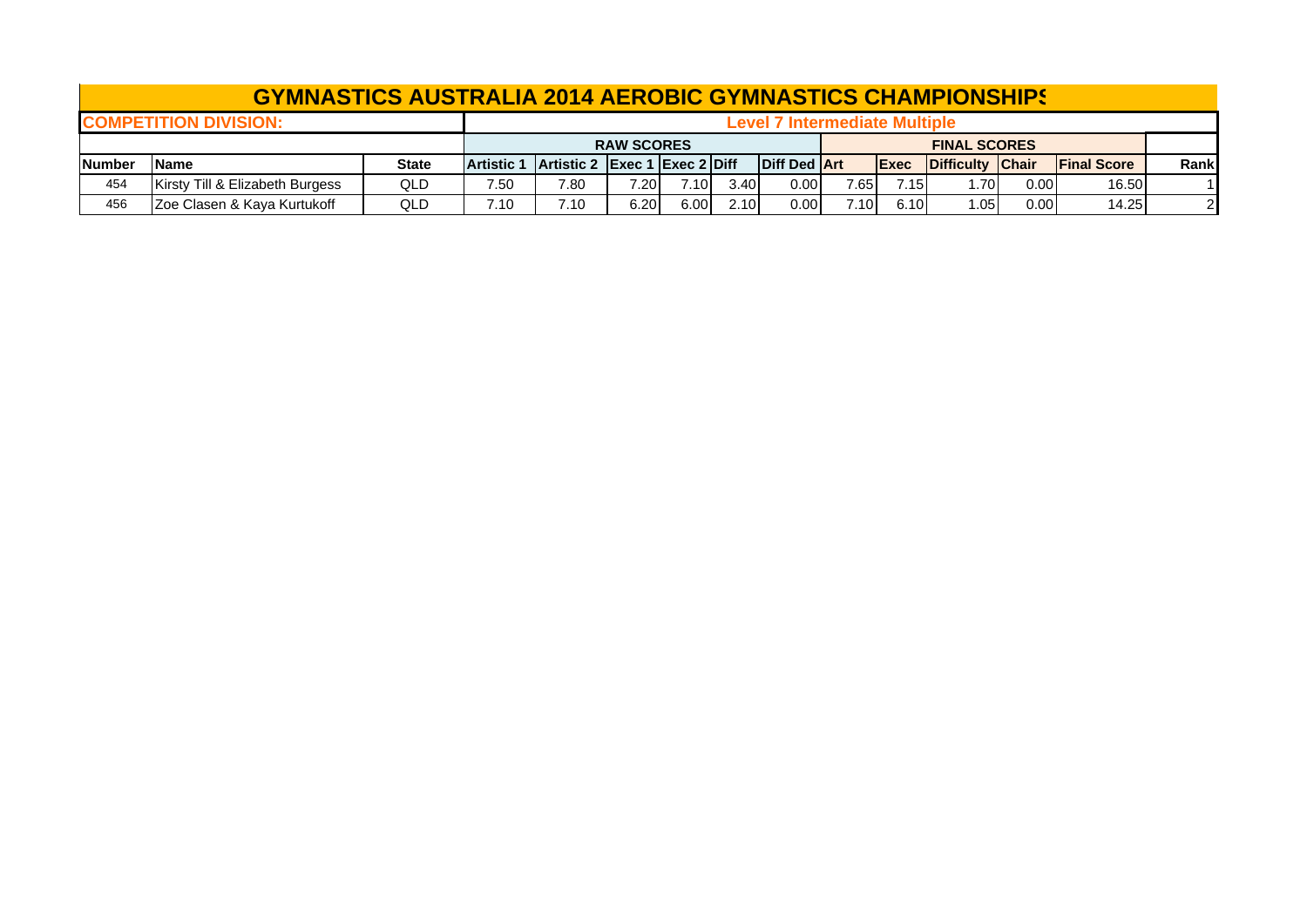|               | <b>GYMNASTICS AUSTRALIA 2014 AEROBIC GYMNASTICS CHAMPIONSHIPS</b> |              |                                                                                                                                                                                                                        |  |                   |  |  |                         |  |  |                     |  |      |
|---------------|-------------------------------------------------------------------|--------------|------------------------------------------------------------------------------------------------------------------------------------------------------------------------------------------------------------------------|--|-------------------|--|--|-------------------------|--|--|---------------------|--|------|
|               | <b>COMPETITION DIVISION:</b>                                      |              |                                                                                                                                                                                                                        |  |                   |  |  | <b>Age Group 1 Pair</b> |  |  |                     |  |      |
|               |                                                                   |              |                                                                                                                                                                                                                        |  | <b>RAW SCORES</b> |  |  |                         |  |  | <b>FINAL SCORES</b> |  |      |
| <b>Number</b> | <b>Name</b>                                                       | <b>State</b> | <b>Artistic 1</b>                                                                                                                                                                                                      |  |                   |  |  |                         |  |  |                     |  | Rank |
| 460           | Alison Date & Ashleigh Elvin                                      | QLD          | Diff Ded Art<br><b>Artistic 2 Exec 1 Exec 2 Diff</b><br>Difficulty Chair<br><b>IFinal Score</b><br><b>IExec</b><br>6.40<br>0.00<br>2.00<br>6.30<br>6.20<br>7.30<br>1.00 <sub>1</sub><br>0.00<br>7.60<br>7.45.<br>14.75 |  |                   |  |  |                         |  |  |                     |  |      |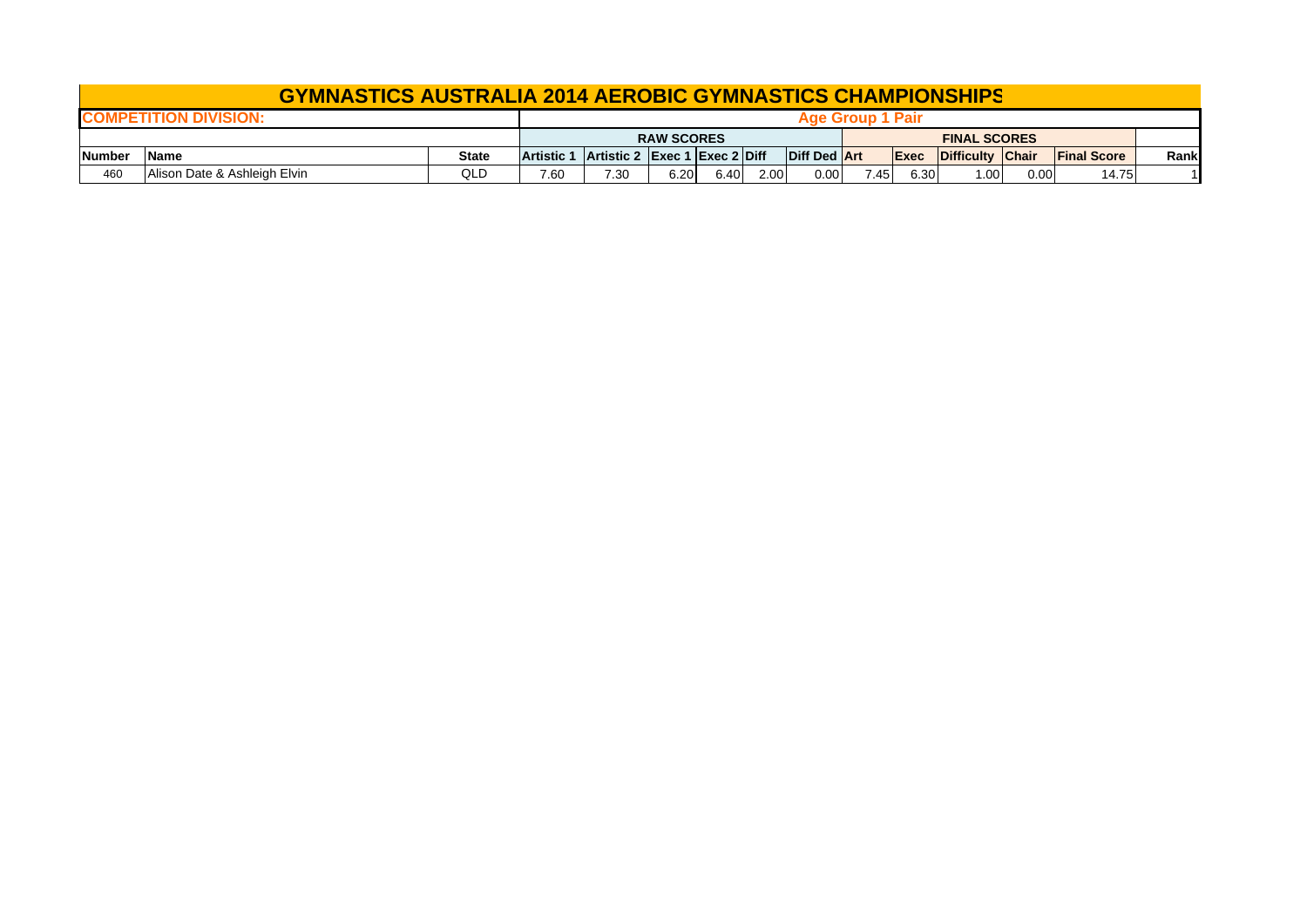## **GYMNASTICS AUSTRALIA 2014 AEROBIC GYMNASTICS CHAMPIONSHIP S**

|              | <b>COMPETITION DIVISION:</b>               |              |                                                                                                                                    |      |                   |      |     |      |      | <b>Trio</b> |                     |      |       |  |
|--------------|--------------------------------------------|--------------|------------------------------------------------------------------------------------------------------------------------------------|------|-------------------|------|-----|------|------|-------------|---------------------|------|-------|--|
|              |                                            |              |                                                                                                                                    |      | <b>RAW SCORES</b> |      |     |      |      |             | <b>FINAL SCORES</b> |      |       |  |
| <b>Numbe</b> | Name                                       | <b>State</b> | <b>Diff Ded Art</b><br>Artistic 2 Exec 1 Exec 2 Diff<br>Difficulty Chair<br><b>Final Score</b><br><b>Artistic 1</b><br><b>Exec</b> |      |                   |      |     |      | Rank |             |                     |      |       |  |
| 458          | Matilda Narvo, Andrea Brushett & Dindi Ley | <b>NSW</b>   | 7.10                                                                                                                               | 7.20 | 5.40              | 6.50 | .70 | 0.00 | 7.15 | 6.45        | 0.85                | 0.00 | 14.45 |  |